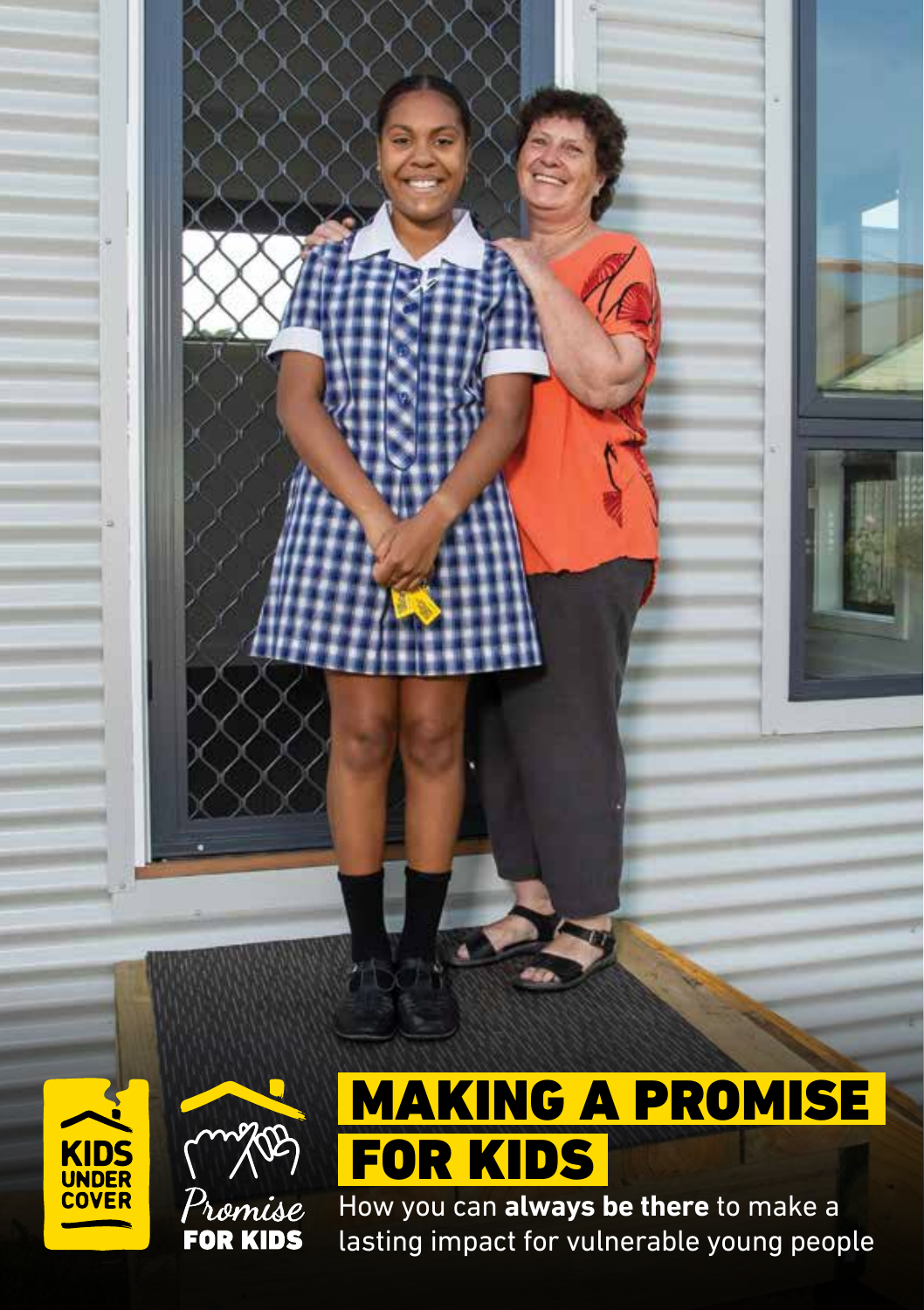### WHAT FUTURE WILL YOU CREATE?

As CEO, I'm always thinking about the future. How to safeguard the work of Kids Under Cover for years to come. How to make our community a place where no young person loses their full potential to homelessness. That's why gifts in Wills are so vital.

By supporting Kids Under Cover in this cherished way, you will make it possible to continue providing the innovative solution of studios and scholarships—having an incredible impact on generations of young people and leaving a lasting mark on our community.

With your commitment, you will make a very special Promise For Kids—a promise that you will always be there, to protect them, support them and help them thrive.

The treasured supporters who make the Promise receive regular updates on the impact of our work and what their gift can achieve. They all care deeply about vulnerable young people, and they have the satisfaction of knowing that their compassionate values will endure beyond their lifetime.

I hope you can consider joining this exclusive group and lighting up our community with your kindness, by making the Promise

For Kids. Thank you so much.

Stephen Nash CEO Kids Under Cover





## YOUR PROMISE FOR KIDS

If you remember Kids Under Cover with a gift in your Will, you're going to be making this powerful promise…

- You will always be there to help, when young people are at risk of leaving home early and losing their full potential.
- You will give young people a secure and stable place to stay, preventing them from becoming homeless.
- You will change young people's lives forever, providing all the support they need to achieve their potential.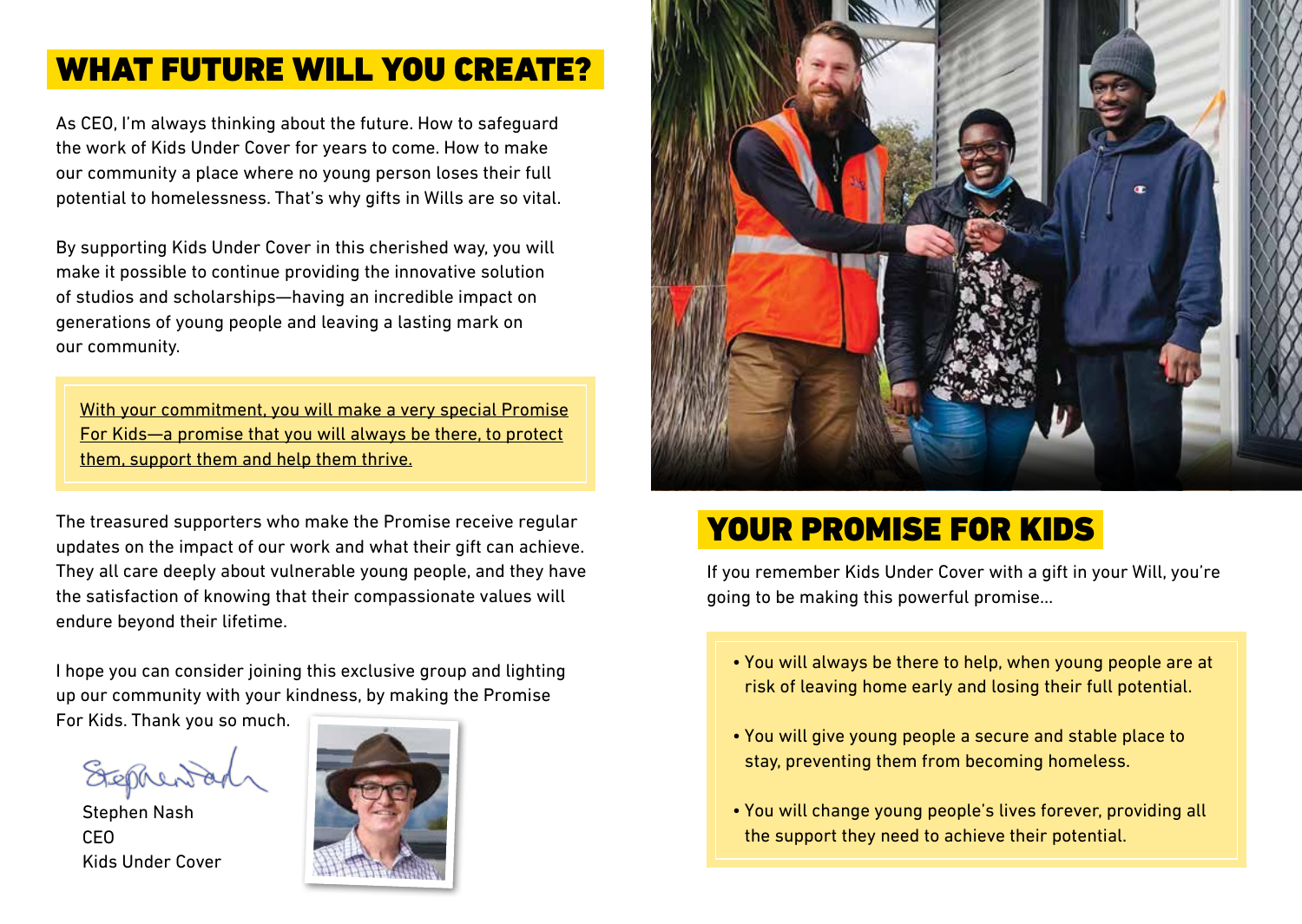# THE HISTORY OF KIDS UNDER COVER … AND YOUR PLACE IN OUR FUTURE

For over 30 years, Kids Under Cover has been supporting vulnerable young people…

**1989 We're founded by Ken Morgan,** after he reads the landmark government report 'Our Homeless Children' and decides that something must be done.

**"They are our kids. They are our responsibility."**  - Ken Morgan

 Ken is driven by his own experiences. His mother passed away when he was a teenager. Like many young people burdened by trauma, he found himself homeless.

- **Our first accommodation opens in Ballarat, providing** vulnerable young people with a desperately needed safe place to stay.  $1990$
- **Thanks to our generous supporters, we're able to open accommodation in Doveton,** offering security and stability to even more young people.  $1991$
- 1992 **Kids Under Cover builds the first relocatable studio** in the backyard of a family's home in Box Hill, to provide more space for their foster children.  $1992 \pm$
- **Six ambitious young people are awarded the first Kids Under Cover scholarships,** so they can stay in education and training.  $2004 \triangleright$
- **2006** A well-loved Toyota is donated and sold, with the proceeds going to Kids Under Cover. It marks **the launch of our Donate Your Car program.**
- 2019 **We celebrate our 30th anniversary year,** and hand over the keys to the **1,000th Kids Under Cover studio.**
- **2020** Village 21 is launched, providing a stable and secure home for young people leaving out-of-home care.
- **Our Studio Program expands into South Australia** to help even more young Australians at risk of homelessness.  $2021$   $\overline{ }$

**Now you can help us build for the future. By making the Promise For Kids, you will safeguard this life-changing work for years to come.**

> **"Never give up the idea that you can't save a kid. Because you can."** - Ken Morgan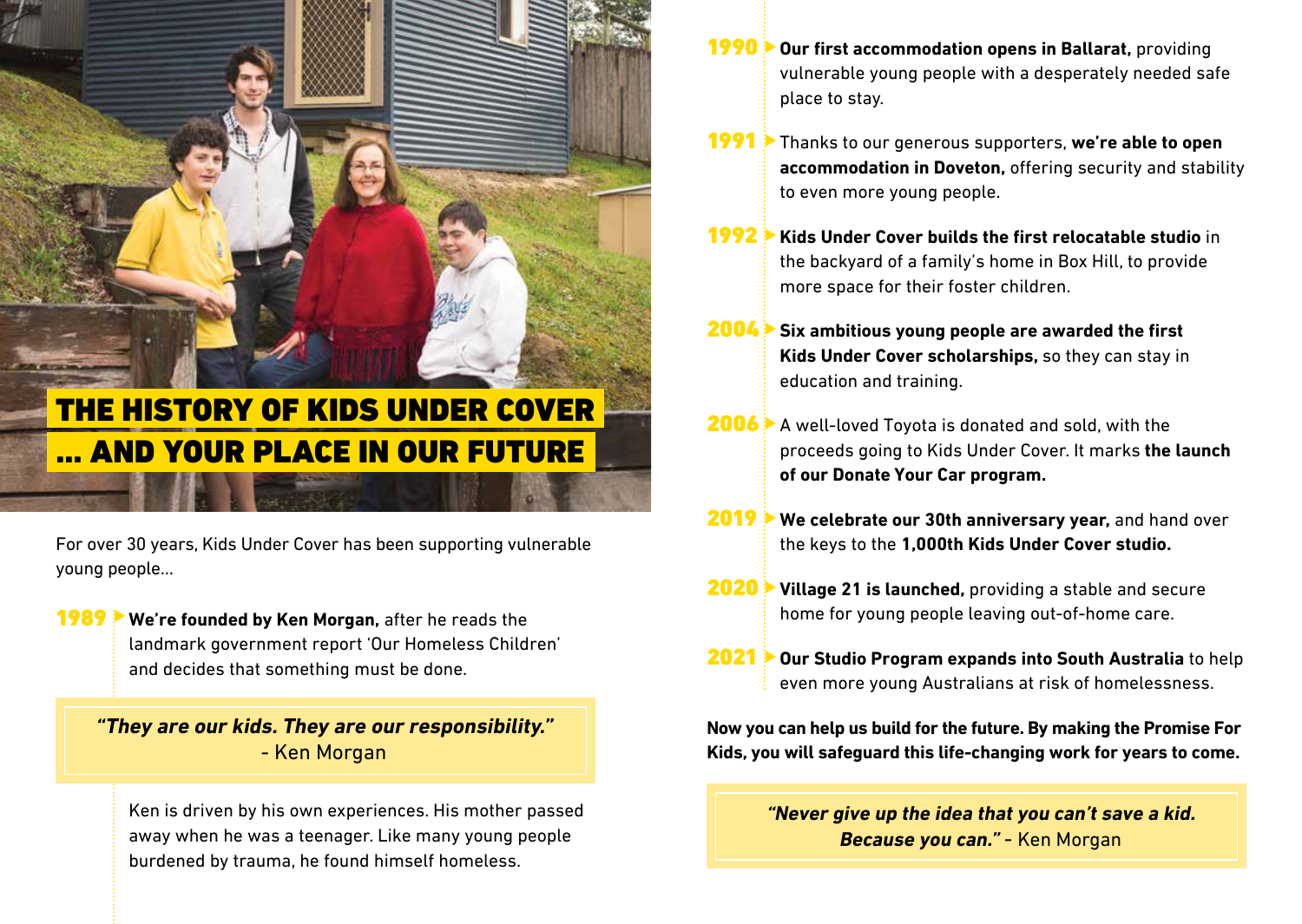

## OFFERING A PROMISE OF SECURITY … WITH A PLACE TO CALL HOME

There are many reasons why young people feel forced to leave home. They may face the pressures of overcrowding, or the burden of trauma or grief.

**But when young people can no longer remain at home, the outcome is always the same—they risk losing their full potential.**

With nowhere to go, they may become isolated from the community. And if they don't get the right support, they often struggle with homelessness for their entire lives.

By leaving a gift in your Will to Kids Under Cover, you will make it possible to continue building one- or two-bedroom studios in the backyard of a family or carer's home.

Thanks to you, young people will have a secure and stable place to thrive—while maintaining their connection with their family and community.



### KEEPING FAMILIES TOGETHER

**Lourine's story**

"Every child needs a safe and loving home. That's why I took in three of my beautiful grandchildren, when their parents were no longer able to look after them.

"But our house was tiny. All the kids were sharing bedrooms and I was worried that the oldest would just move away, because of overcrowding.

"Kids Under Cover built a studio in our backyard, giving us the space we needed. The studio kept the family together and made our home more peaceful.

"Growing up in this calm place, my grandchildren have healed from the trauma of their early years. Ahead of them they have a bright future."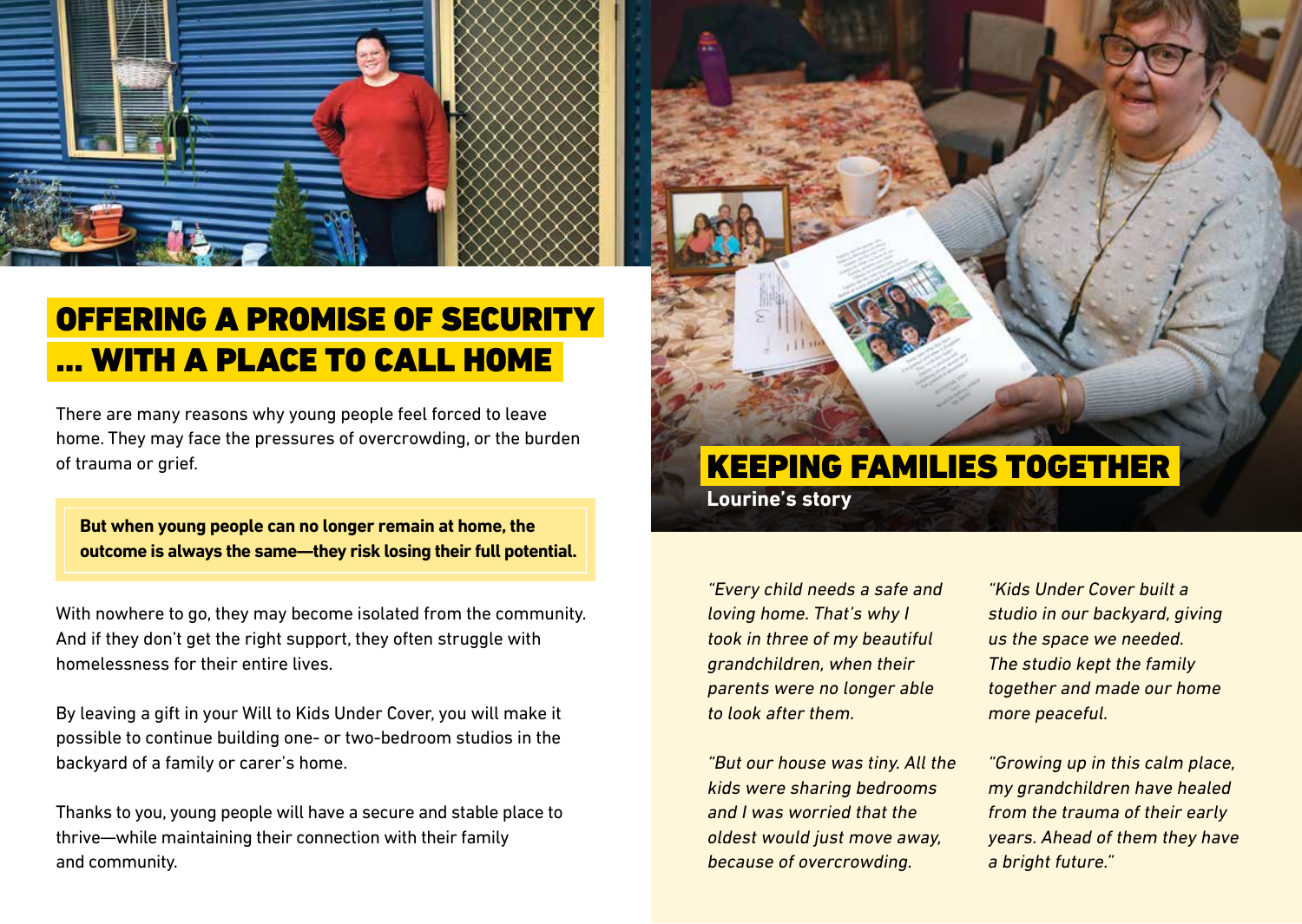### TURNING PROMISE INTO SUCCESS … WITH SUPPORT FOR EDUCATION

Vulnerable young people also risk losing their full potential if they can't stay engaged in education—which often happens when they don't have any security or stability.

In the future, families are set to face greater financial pressures, with rising house prices and soaring costs of living. Many young people may be forced to leave school early.

**With a gift in your Will, you can be there for young people who have the passion and motivation to continue their education—but don't have the resources.**

You will help fund Kids Under Cover's scholarship program, giving young people the support they need to keep learning—at school, university or job training.

Young people are the future of our community. They have so much promise. And with your lasting commitment, you will help them achieve their potential.





# OPENING THE PATH TO SUCCESS

**Trang's story**

"I grew up in an abusive home. My father and stepmother hurt me in the cruellest ways. But when I started staving at Kids Under Cover accommodation, I finally felt safe from harm.

"I remember Ken Morgan, the founder of Kids Under Cover, saying to me, 'education is very important'. Those words spurred me on to finish high school.

"And the support didn't end when I turned 18. Thanks to Kids Under Cover scholarships, I was able to continue my studies at college and then at university.

"Kids Under Cover helped me realise my potential, and they set me on the path to the successful career I have now. I will never forget their kindness."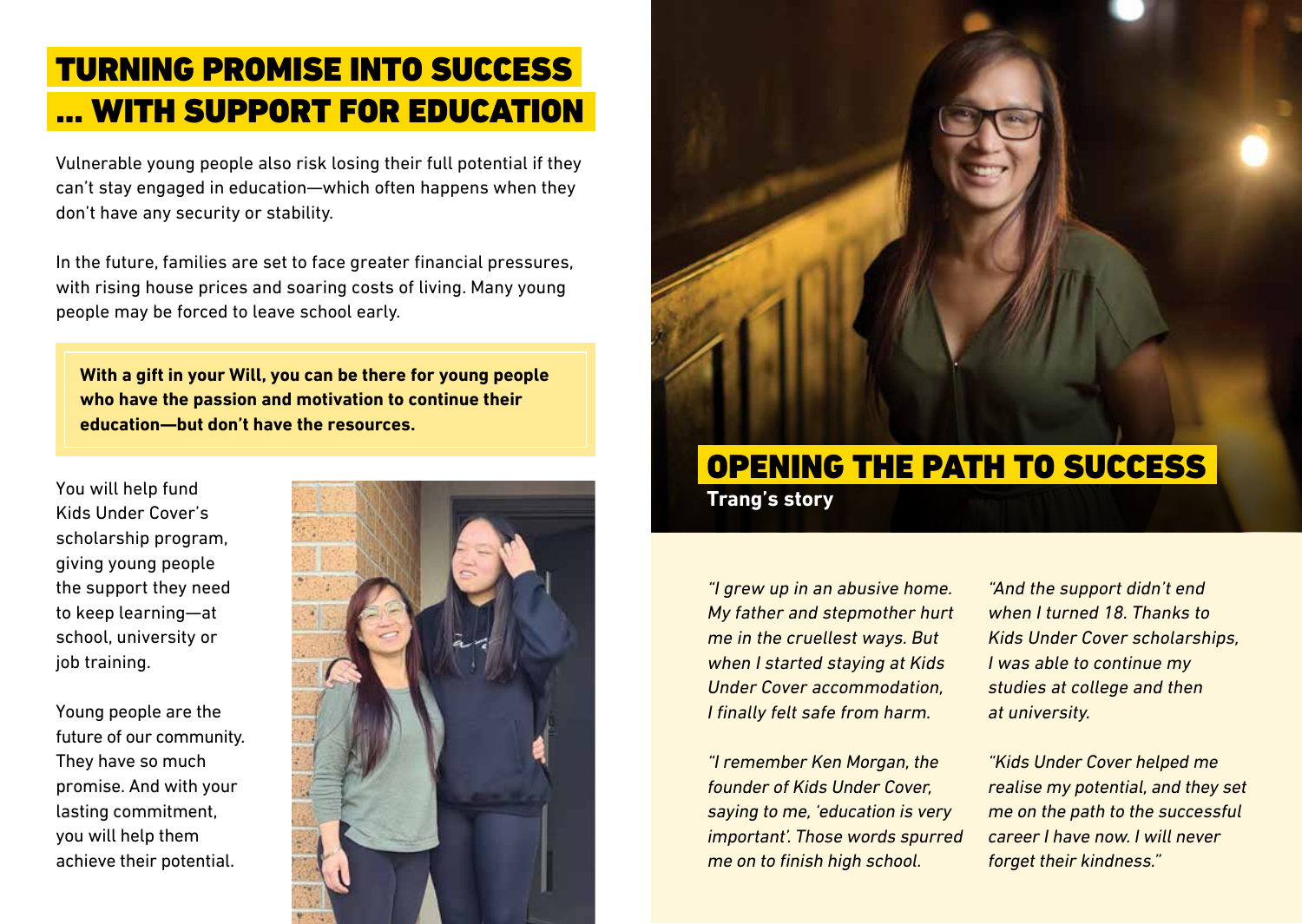### INVESTING IN THE FUTURE … OF OUR COMMUNITY

Pete Zwiers, Head of Programs, explains why gifts in Wills are so vital for the future.

#### **No more wasted money—or potential**

"There are two parts to preventing youth homelessness—young people need to stay with their families, or have a safe haven to go to if they can't stay with their families, and they must be engaged in education. Kids Under Cover does both with the combination of scholarships and studios, and that's what makes it so unique.

"It's such a cost-effective way of changing lives. Scholarships enable young people to learn priceless skills, which they will use in their future careers. Studios have a minimum life span of 20 years and they can be relocated multiple times.

"That makes it more efficient than the alternatives. When young people can't remain at home, foster care costs hundreds of thousands of dollars. And if they end up on the streets, young people don't fulfil their promise—and our community misses out on their potential."





### INVESTMENT WITH A GUARANTEED RETURN

"Gifts in Wills enable Kids Under Cover to plan ahead, providing a vital source of income. Whenever there is a surge in demand, we will be able to respond quickly—because we know that the funds are in place.

"By remembering Kids Under Cover in your Will, you're going to be investing in the future of our community. And young people will repay your investment many times over—because when they have a stable and secure place to stay, they grow up to achieve amazing things."

**"When we hand over the keys to their studio, these kids are wide-eyed. The impact is immediate, and it lasts a lifetime. That's what you will make possible, over and over."**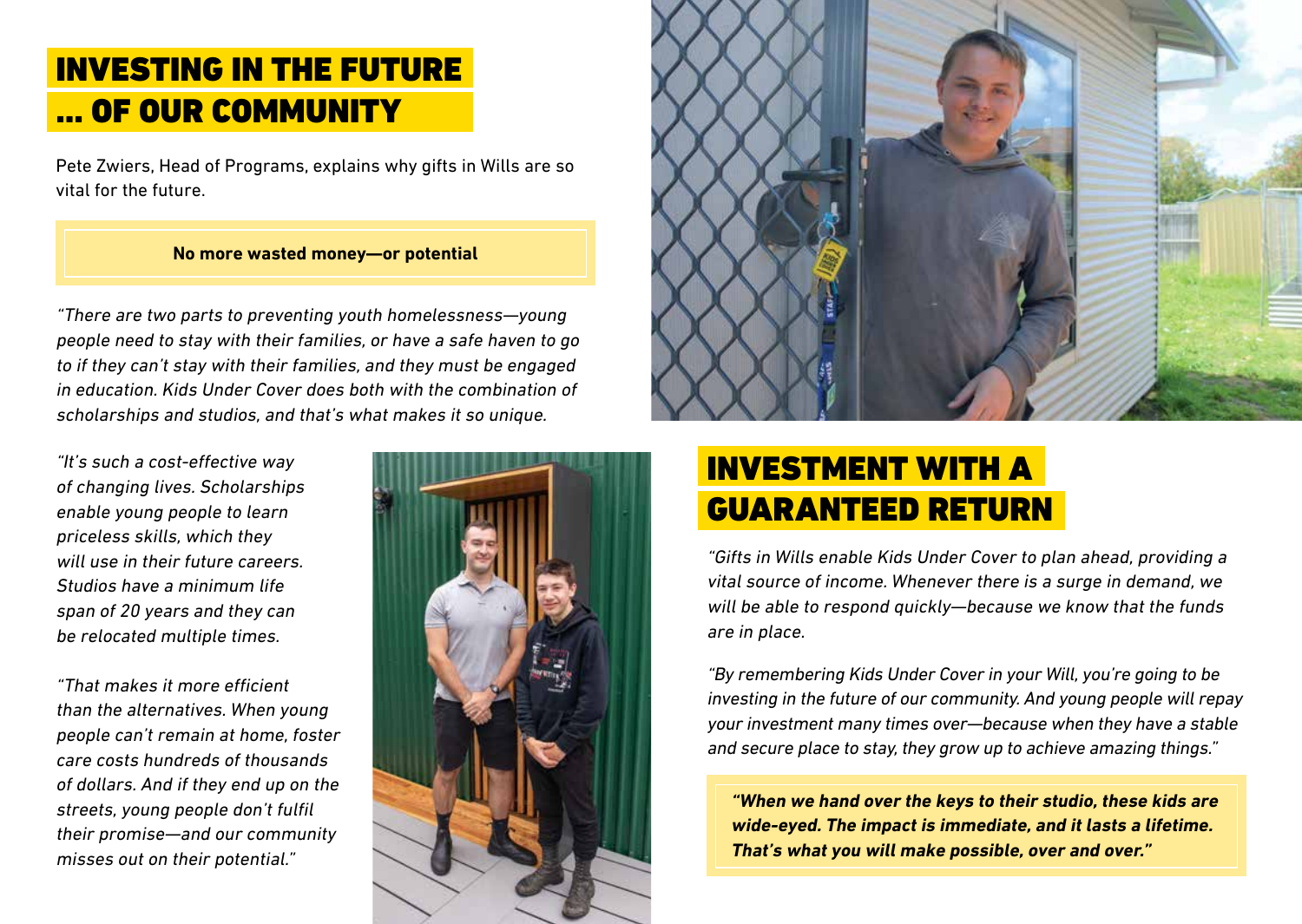### "THE PROMISES WE MAKE TODAY… CREATE OUR LEGACY FOR TOMORROW"

**Treasured supporters Elaine and Prue explain why they have made the Promise For Kids...**

### **"I'm going to be keeping families together"**

"I was aware of youth homelessness in Australia and I wanted to do something to help. Kids Under Cover resonated with me because their work is so different. I was impressed with the whole approach—keeping kids at home and connected with their families. It's magic.

"It's very important that Kids Under Cover are able to continue their work. That's why I made the Promise For Kids and decided to leave a gift in my Will. It's wonderful to think that help will always be there for vulnerable young people—and that will be my legacy.

"I'm going to be keeping families together and giving young people the space they need to grow. I hope that my contribution will help



end youth homelessness. I may not be able to see that myself, but it's satisfying to know that I will have helped make it happen."

Elaine Forde (AM) is a long term supporter and she was appointed a Member of the Order of Australia, for her service to the commercial retail sector.

### **"It was easy to do, it feels right and I know I am making a real difference"**

"I first heard about Kids Under Cover through a close friend and I liked that they use practical approaches to tackle youth homelessness. They provide shelter and then assist with education support—it's simple yet effective.

"While I believe Australia is a 'lucky country', there are still those who through no fault of their own end up disadvantaged. With a hand up, not a hand out, Kids Under Cover makes it possible for vulnerable young people to achieve their dreams.

"My own children were fortunate to grow up in a supportive and safe environment, and that should be available to all young people. So after providing for my family, I decided to leave a gift in my Will. It was easy to do, it feels right and I know I am making a real difference."

Prue Blackmore has supported Kids Under Cover for more than 20 years. She's a mother of three and works in the child, youth and family services sector.



**Elaine and Prue receive regular updates about the impact of their gifts and they have the satisfaction of knowing that their legacy of kindness will last forever. And so could you, if you join them in making the Promise For Kids.**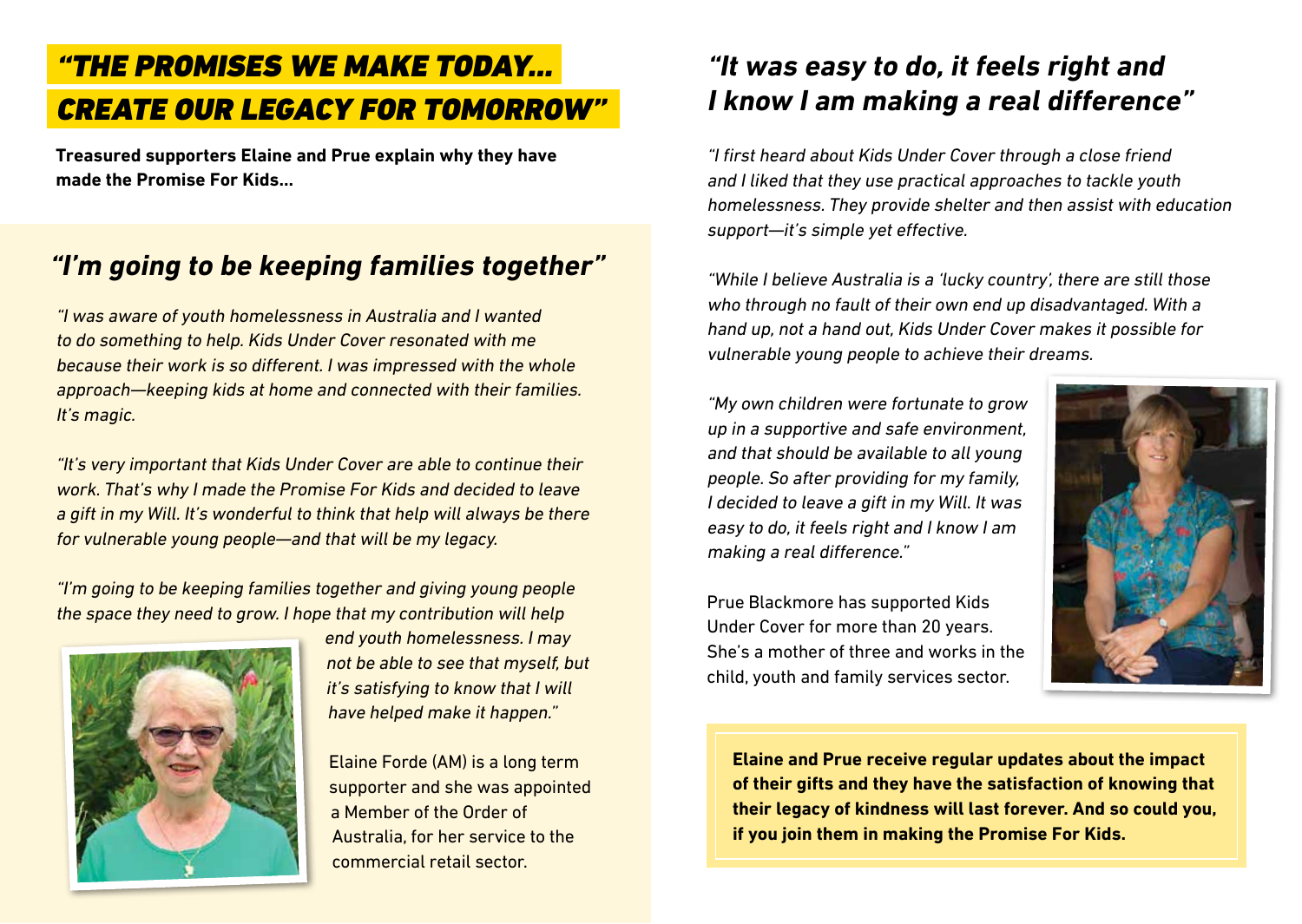### OUR PROMISE TO YOU

**By leaving a gift in your Will, you're going to be making a very special Promise For Kids— that you will always be there to help. We know that your Will is a very significant and personal matter, so this is our promise to you.**

- 1. We recognise that you will want to provide for your own loved ones first, and we would never persuade you otherwise. At Kids Under Cover, we understand the importance of connections with family.
- 2. We would love to hear if you decide to leave a gift in your Will. By knowing your latest plans, we can stay in touch with you in the best way and make sure that you get a proper thank you.
- 3. We will treat any information you provide with the utmost confidentiality and sensitivity. And we completely respect if you would prefer not to share your plans. Your Will is a matter for you.
- **4.** We will truly appreciate your gift, using it wisely and carefully. Please be assured that any amount you give, large or small, will have a profound and powerful impact for generations of young people.
- 5. We're fully aware that circumstances may change and we will always honour your right to change your mind about leaving a gift in your Will to Kids Under Cover, at any time in the future.

**These commitments to you will never change—just as your Promise For Kids will last forever. Thank you so much.**